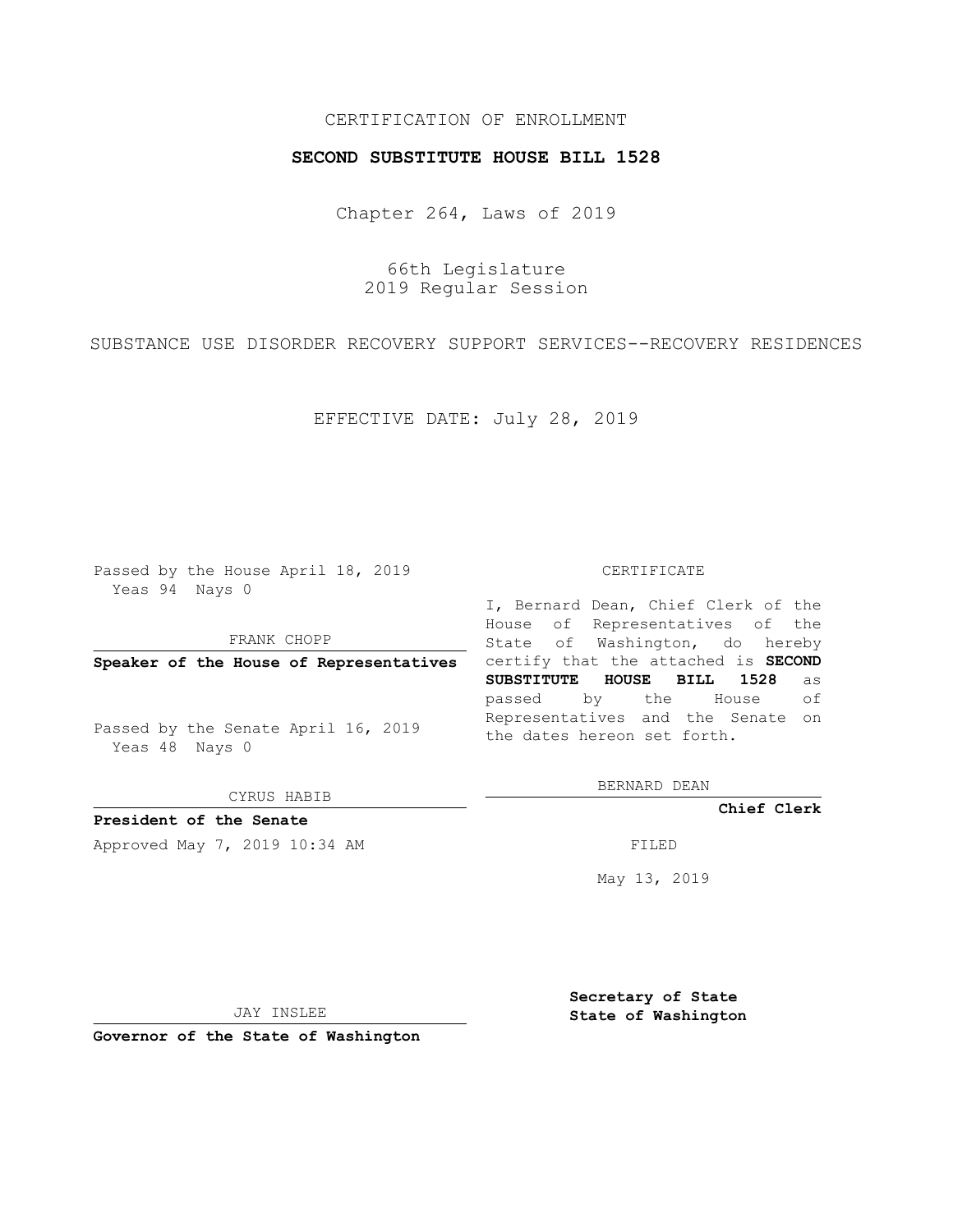## **SECOND SUBSTITUTE HOUSE BILL 1528**

AS AMENDED BY THE SENATE

Passed Legislature - 2019 Regular Session

# **State of Washington 66th Legislature 2019 Regular Session**

**By** House Appropriations (originally sponsored by Representatives Davis, Harris, Irwin, Stonier, Rude, Jinkins, Sutherland, Thai, Entenman, Mead, Callan, Goodman, Frame, Kloba, Chapman, Tarleton, Senn, Eslick, Barkis, Peterson, Walen, Ryu, Bergquist, Paul, Stanford, Valdez, Pollet, Leavitt, and Macri)

READ FIRST TIME 03/01/19.

 AN ACT Relating to recovery support services; reenacting and amending RCW 71.24.385; adding new sections to chapter 41.05 RCW; adding a new section to chapter 71.24 RCW; creating new sections; and 4 providing expiration dates.

5 BE IT ENACTED BY THE LEGISLATURE OF THE STATE OF WASHINGTON:

 NEW SECTION. **Sec. 1.** (1) The legislature finds that substance use disorder is a disease impacting the whole family and the whole society and requires a system of care that includes prevention, treatment, and recovery services that support and strengthen impacted individuals, families, and the community at large.

 (2) The legislature further finds that access to quality recovery housing is crucial for helping individuals remain in recovery from 13 substance use disorder beyond treatment. Furthermore, recovery housing serves to preserve the state's financial investment in a person's treatment. Without access to quality recovery housing, individuals are much less likely to recover from substance use disorder and more likely to face continued issues that impact their well-being, their families, and their communities. These issues include death by overdose or other substance use disorder-related medical complications; higher health care costs; high use of emergency departments and public health care systems; higher risk for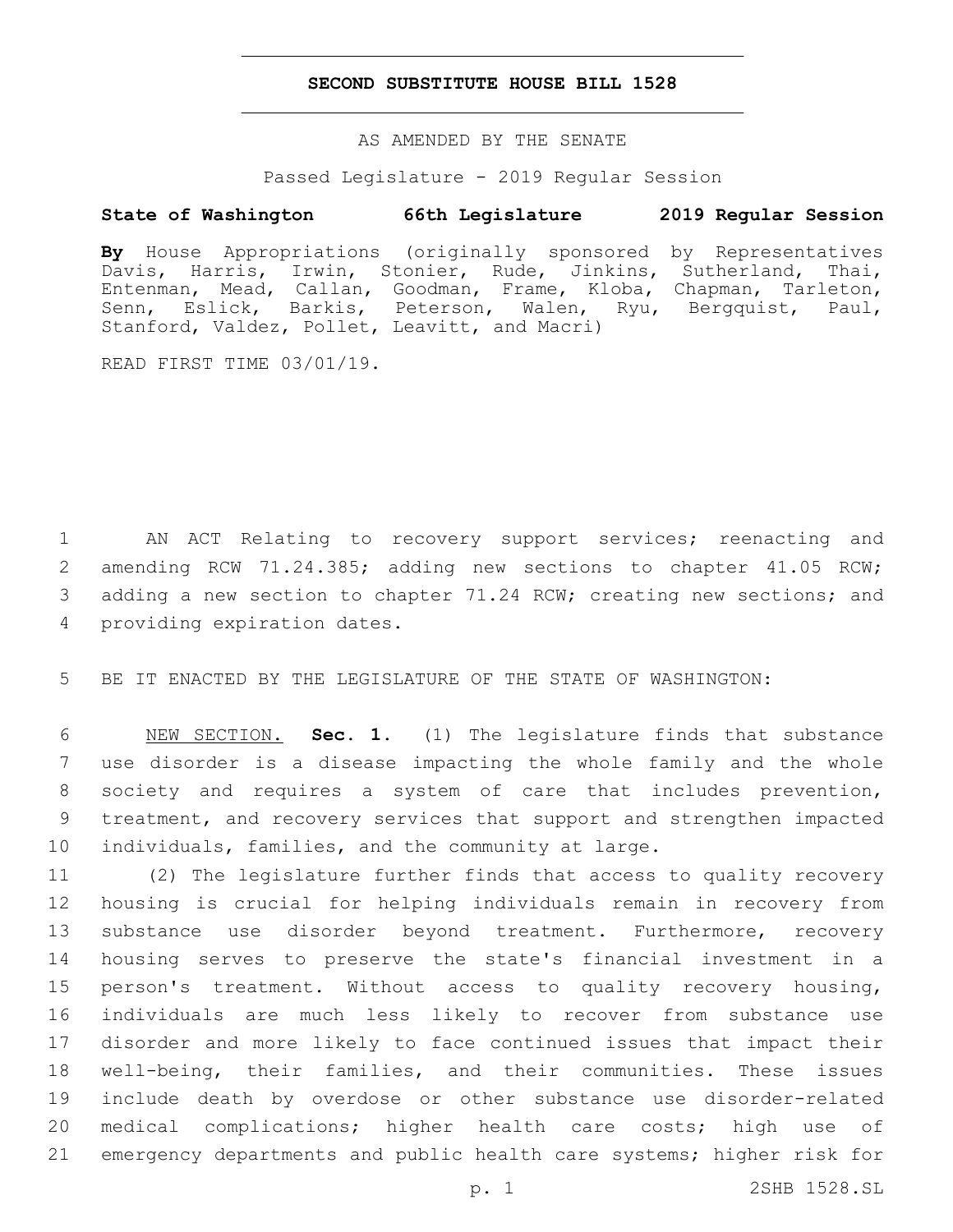involvement with law enforcement and incarceration; and an inability to obtain and maintain employment. These challenges are compounded by 3 an overall lack of affordable housing nationwide.

 (3) The legislature recognizes that recovery is a long-term process and requires a comprehensive approach. Recognizing the potential for fraudulent and unethical recovery housing operators, this act is designed to address the quality of recovery housing in 8 the state of Washington.

 NEW SECTION. **Sec. 2.** A new section is added to chapter 41.05 10 RCW to read as follows:

 (1) The authority shall establish and maintain a registry of approved recovery residences. The authority may contract with a nationally recognized recovery residence certification organization based in Washington to establish and maintain the registry.

 (2) The authority or the contracted entity described in subsection (1) of this section shall determine that a recovery residence is approved for inclusion in the registry if the recovery residence has been certified by a nationally recognized recovery residence certification organization based in Washington that is approved by the authority or if the recovery residence is a chapter of a national recovery residence organization with peer-run homes that is approved by the authority as meeting the following standards 23 in its certification process:

 (a) Peers are required to be involved in the governance of the 25 recovery residence;

(b) Recovery support is integrated into the daily activities;

 (c) The recovery residence must be maintained as a home-like 28 environment that promotes healthy recovery;

 (d) Resident activities are promoted within the recovery residence and in the community through work, education, community 31 engagement, or other activities; and

 (e) The recovery residence maintains an environment free from 33 alcohol and illicit drugs.

 (3) Nothing in this section requires that a recovery residence become certified by the certifying organization approved by the authority in subsection (2) of this section or be included in the registry, unless the recovery residence decides to participate in the recovery residence program activities established in this chapter.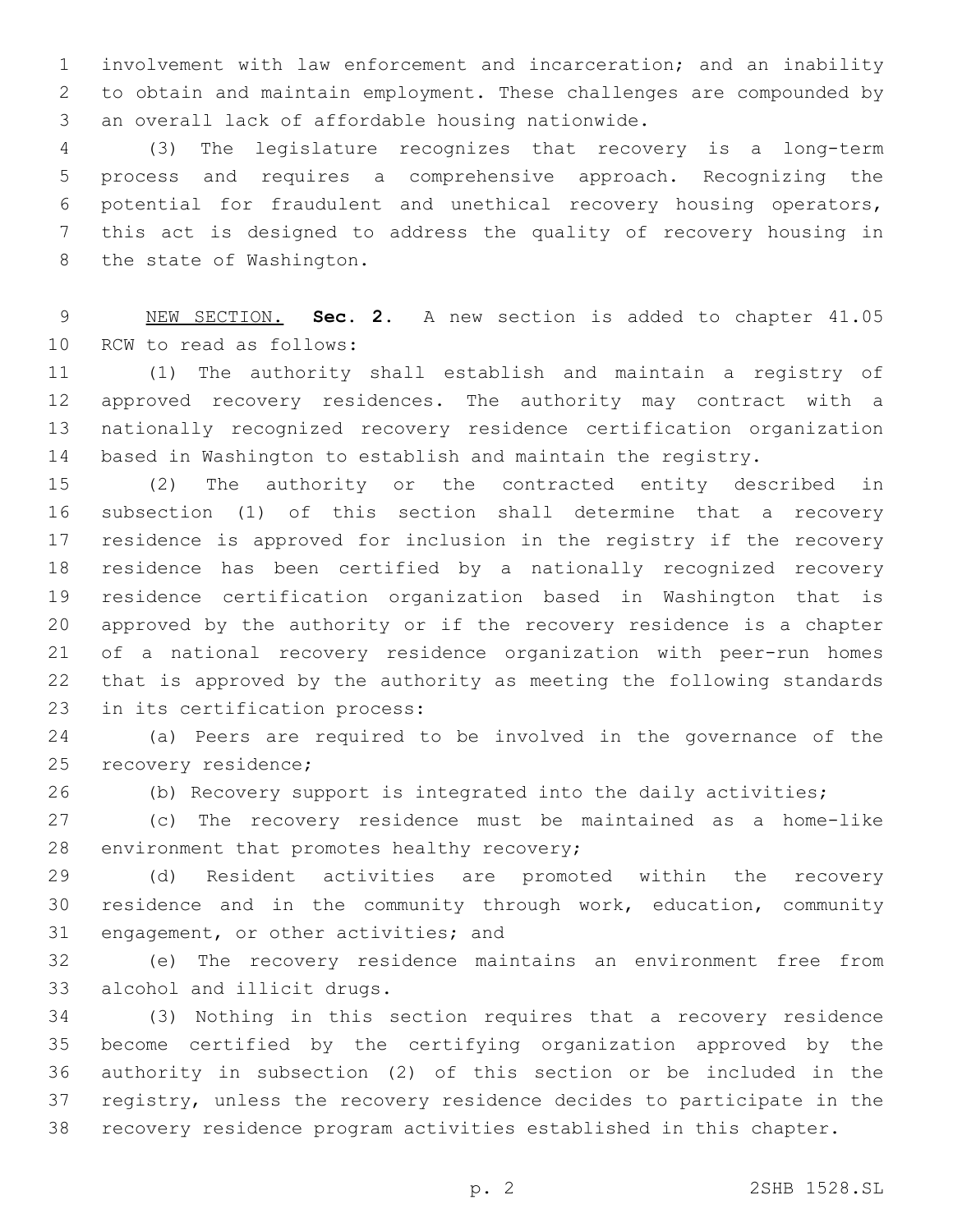(4) For the purposes of this section, "recovery residence" means a home-like environment that promotes healthy recovery from a substance use disorder and supports persons recovering from a substance use disorder through the use of peer recovery support.

 NEW SECTION. **Sec. 3.** A new section is added to chapter 41.05 6 RCW to read as follows:

 (1) Subject to the availability of amounts appropriated for this specific purpose, the authority shall contract with the nationally recognized recovery residence organization based in Washington that is approved by the authority in section 2 of this act to provide technical assistance to recovery residences actively seeking certification. The technical assistance shall include, but not be 13 limited to:

14 (a) New manager training;

 (b) Assistance preparing facility operations documents and 16 policies; and

 (c) Support for working with residents on medication-assisted 18 treatment.

19 (2) This section expires July 1, 2025.

 NEW SECTION. **Sec. 4.** A new section is added to chapter 41.05 21 RCW to read as follows:

 (1) The authority shall establish a revolving fund for loans to operators of new recovery residences or existing recovery residences actively seeking certification and registration under section 2 of this act. Approved uses of the funds include, but are not limited to:

 (a) Facility modifications necessary to achieve certification; 27 and

 (b) Operating start-up costs, including rent or mortgage payments, security deposits, salaries for on-site staff, and minimal 30 maintenance costs.

31 (2) This section expires July 1, 2025.

 NEW SECTION. **Sec. 5.** A new section is added to chapter 71.24 33 RCW to read as follows:

 Beginning January 1, 2023, a licensed or certified service provider may not refer a client who is appropriate for housing in a recovery residence, to support the client's recovery from a substance use disorder, to a recovery residence that is not included in the

p. 3 2SHB 1528.SL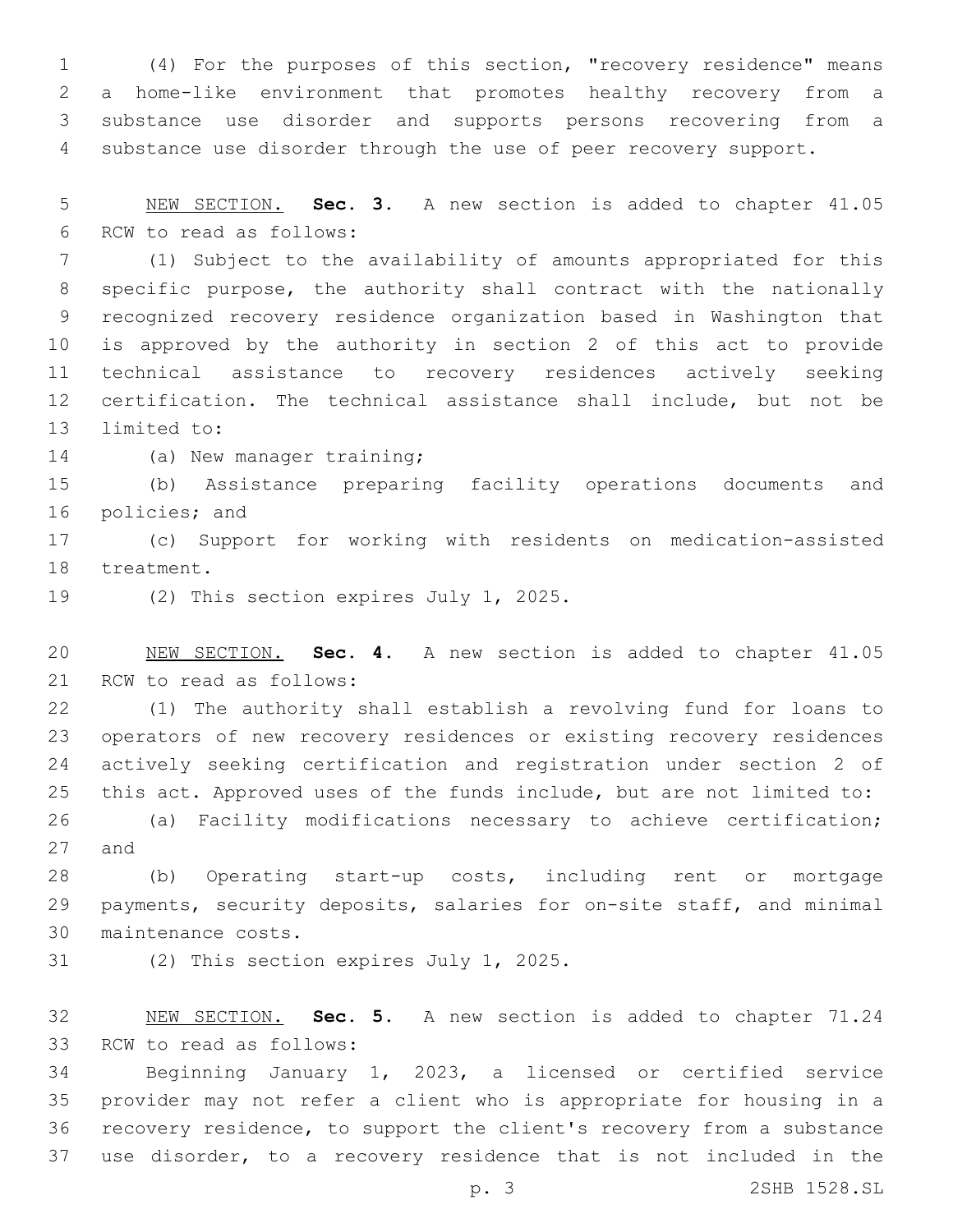registry of approved recovery residences maintained by the authority under section 2 of this act. This section does not otherwise limit the discharge or referral options available for a person in recovery from a substance use disorder to any other appropriate placements or 5 services.

6 **Sec. 6.** RCW 71.24.385 and 2018 c 201 s 4023 and 2018 c 175 s 6 7 are each reenacted and amended to read as follows:

8 (1) Within funds appropriated by the legislature for this 9 purpose, behavioral health organizations shall develop the means to 10 serve the needs of people:

11 (a) With mental disorders residing within the boundaries of their 12 regional service area. Elements of the program may include:

13 (i) Crisis diversion services;

14 (ii) Evaluation and treatment and community hospital beds;

15 (iii) Residential treatment;

16 (iv) Programs for intensive community treatment;

17 (v) Outpatient services, including family support;

18 (vi) Peer support services;

19 (vii) Community support services;

20 (viii) Resource management services; and

21 (ix) Supported housing and supported employment services.

22 (b) With substance use disorders and their families, people 23 incapacitated by alcohol or other psychoactive chemicals, and 24 intoxicated people.

25 (i) Elements of the program shall include, but not necessarily be 26 limited to, a continuum of substance use disorder treatment services 27 that includes:

28 (A) Withdrawal management;

29 (B) Residential treatment; and

30 (C) Outpatient treatment.

31 (ii) The program may include peer support, supported housing, 32 supported employment, crisis diversion, ((OP)) recovery support 33 services, or technology-based recovery supports.

 (iii) The authority may contract for the use of an approved substance use disorder treatment program or other individual or organization if the director considers this to be an effective and 37 economical course to follow.

38 (2)(a) The behavioral health organization shall have the 39 flexibility, within the funds appropriated by the legislature for

p. 4 2SHB 1528.SL